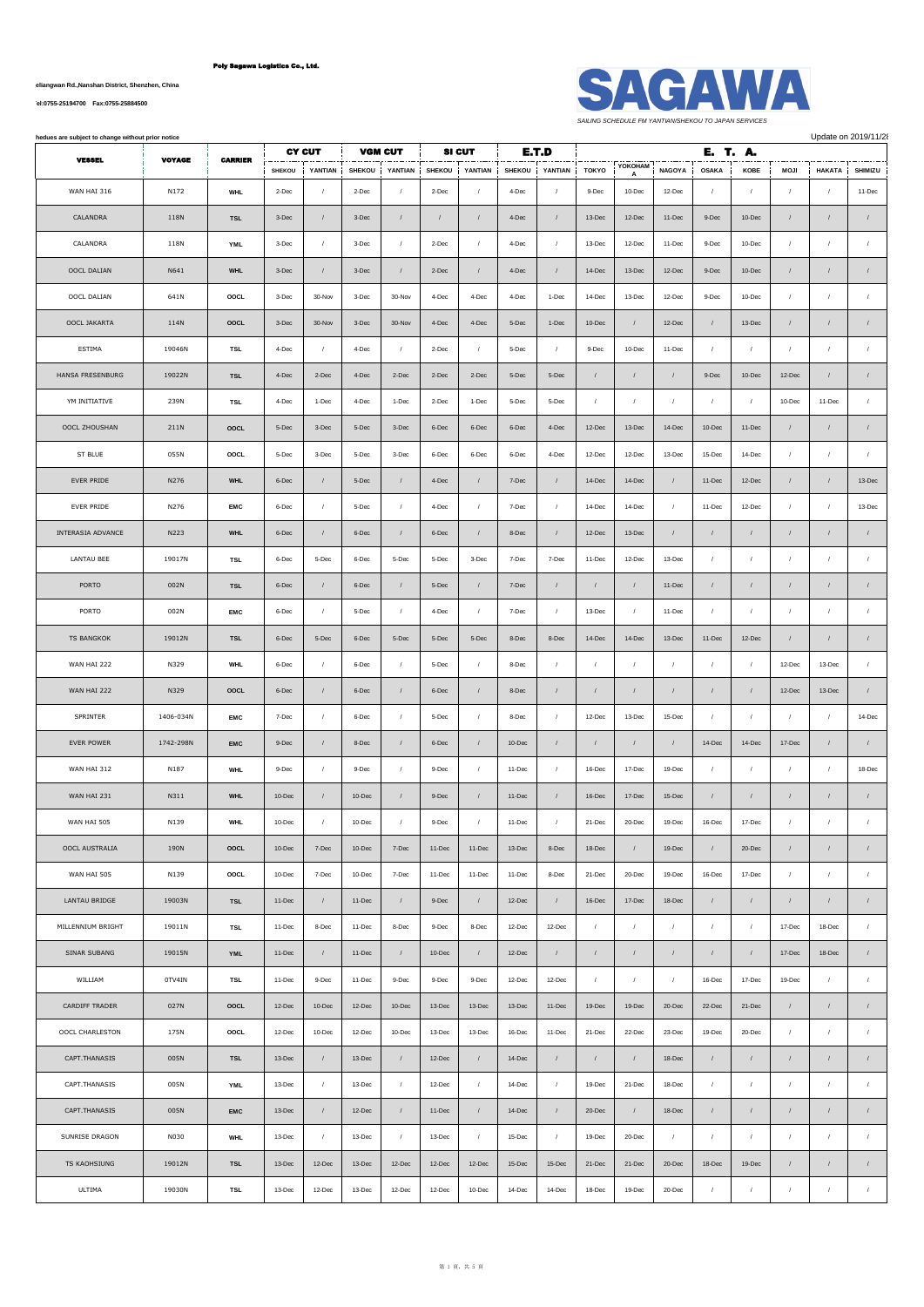**No.1007, Yueliangwan Rd.,Nanshan District, Shenzhen, China**

**[Tel:0755-25194700 Fax:0755-25884500](tel:0755-25194700    Fax:0755-25884500)**



**All below schedues are subject to change without prior notice** Update on 2019/11/28

| <b>VESSEL</b>       | <b>VOYAGE</b> | <b>CARRIER</b> |               | <b>CY CUT</b>  |               | <b>VGM CUT</b> |               | <b>SI CUT</b>    | E.T.D         |            |                |                |                  | E. T. A.       |            |                  |               |            |  |
|---------------------|---------------|----------------|---------------|----------------|---------------|----------------|---------------|------------------|---------------|------------|----------------|----------------|------------------|----------------|------------|------------------|---------------|------------|--|
|                     |               |                | <b>SHEKOU</b> | YANTIAN        | <b>SHEKOU</b> | YANTIAN        | <b>SHEKOU</b> | YANTIAN          | <b>SHEKOU</b> | YANTIAN    | <b>TOKYO</b>   | YOKOHAM        | <b>NAGOYA</b>    | <b>OSAKA</b>   | KOBE       | <b>MOJI</b>      | <b>HAKATA</b> | SHIMIZU    |  |
| WAN HAI 207         | N416          | <b>WHL</b>     | 13-Dec        | $\prime$       | 13-Dec        | $\prime$       | 12-Dec        | $\prime$         | 15-Dec        |            | $\sqrt{2}$     |                | $\sqrt{2}$       | $\sqrt{2}$     |            | 19-Dec           | $20 - Dec$    | $\sqrt{2}$ |  |
| WAN HAI 267         | N293          | <b>WHL</b>     | 13-Dec        | $\prime$       | 12-Dec        | $\sqrt{ }$     | 11-Dec        | $\sqrt{2}$       | 14-Dec        | $\sqrt{ }$ | 21-Dec         | 21-Dec         | $\prime$         | 18-Dec         | 19-Dec     | $\prime$         |               | 20-Dec     |  |
| WAN HAI 267         | N292          | <b>EMC</b>     | 13-Dec        | $\prime$       | 12-Dec        | $\sqrt{ }$     | 11-Dec        | $\prime$         | 14-Dec        | $\prime$   | 21-Dec         | 21-Dec         | $\sqrt{2}$       | 18-Dec         | 19-Dec     | $\prime$         |               | 20-Dec     |  |
| WAN HAI 207         | N416          | OOCL           | 13-Dec        | $\sqrt{ }$     | 13-Dec        | $\sqrt{ }$     | 13-Dec        | $\sqrt{ }$       | 15-Dec        | $\prime$   | $\cal I$       | $\prime$       | $\prime$         | $\cal I$       |            | 19-Dec           | 20-Dec        | $\sqrt{2}$ |  |
| ADVANCE             | 1407-026N     | <b>EMC</b>     | $14 - Dec$    | $\sqrt{ }$     | 13-Dec        | $\prime$       | 12-Dec        | $\sqrt{2}$       | 15-Dec        | $\sqrt{ }$ | 19-Dec         | 20-Dec         | $22 - Dec$       | $\overline{I}$ |            | $\sqrt{ }$       | $\prime$      | 21-Dec     |  |
| UNI-PACIFIC         | 1743-319N     | <b>EMC</b>     | 16-Dec        | $\overline{1}$ | 15-Dec        | $\prime$       | 13-Dec        | $\prime$         | 17-Dec        | $\prime$   | $\prime$       | $\overline{1}$ | $\sqrt{ }$       | 21-Dec         | 21-Dec     | 24-Dec           | $\prime$      | $\prime$   |  |
| WAN HAI 315         | N180          | <b>WHL</b>     | 16-Dec        | $\prime$       | 16-Dec        | $\prime$       | 16-Dec        | $\prime$         | 18-Dec        | $\prime$   | 23-Dec         | 24-Dec         | 26-Dec           | $\sqrt{ }$     |            | $\prime$         | $\prime$      | 25-Dec     |  |
| INTERASIA FORWARD   | N082          | <b>WHL</b>     | 17-Dec        | $\prime$       | 17-Dec        | $\sqrt{ }$     | 16-Dec        | $\sqrt{2}$       | 18-Dec        | $\sqrt{ }$ | 23-Dec         | 24-Dec         | 22-Dec           | $\cal I$       |            | $\prime$         |               | $\prime$   |  |
| INTERASIA HERITAGE  | N010          | <b>WHL</b>     | 17-Dec        | $\sqrt{ }$     | 17-Dec        | $\sqrt{ }$     | 16-Dec        | $\sqrt{2}$       | 18-Dec        |            | 28-Dec         | 27-Dec         | 26-Dec           | 23-Dec         | 24-Dec     | $\sqrt{ }$       |               | $\sqrt{ }$ |  |
| THORSTAR            | 19014N        | <b>TSL</b>     | 17-Dec        | $\sqrt{ }$     | 17-Dec        | $\prime$       | $\prime$      | $\sqrt{ }$       | 18-Dec        | $\prime$   | 27-Dec         | 26-Dec         | 25-Dec           | 23-Dec         | 24-Dec     | $\prime$         | $\prime$      | $\cal I$   |  |
| THORSTAR            | 19014N        | <b>YML</b>     | 17-Dec        | $\sqrt{ }$     | 17-Dec        | $\sqrt{ }$     | 16-Dec        | $\prime$         | 18-Dec        | $\prime$   | 27-Dec         | 26-Dec         | 25-Dec           | 23-Dec         | 24-Dec     | $\sqrt{ }$       |               | $\sqrt{ }$ |  |
| INTERASIA HERITAGE  | N010          | OOCL           | 17-Dec        | 14-Dec         | 17-Dec        | 14-Dec         | 18-Dec        | 18-Dec           | 18-Dec        | 15-Dec     | 28-Dec         | 27-Dec         | 26-Dec           | 23-Dec         | 24-Dec     | $\sqrt{ }$       |               | $\prime$   |  |
| OOCL GUANGZHOU      | 117N          | OOCL           | 17-Dec        | 14-Dec         | 17-Dec        | 14-Dec         | 18-Dec        | 18-Dec           | 18-Dec        | 15-Dec     | 23-Dec         | $\prime$       | 24-Dec           | $\sqrt{ }$     | 26-Dec     | $\prime$         | $\prime$      | $\sqrt{2}$ |  |
| TS YOKOHAMA         | 19002N        | <b>TSL</b>     | 18-Dec        | $\prime$       | $18 - Dec$    | $\prime$       | 16-Dec        | $\prime$         | 19-Dec        | $\prime$   | 23-Dec         | 24-Dec         | 25-Dec           | $\overline{I}$ | $\prime$   | $\prime$         | $\prime$      | $\sqrt{ }$ |  |
| <b>HANSA DUBURG</b> | 19016N        | <b>TSL</b>     | 18-Dec        | 16-Dec         | 18-Dec        | 16-Dec         | 16-Dec        | 16-Dec           | 19-Dec        | 19-Dec     | $\sqrt{ }$     | $\prime$       | $\sqrt{2}$       | 23-Dec         | 24-Dec     | 26-Dec           | $\prime$      | $\sqrt{2}$ |  |
| YM INITIATIVE       | 240N          | <b>TSL</b>     | 18-Dec        | 15-Dec         | 18-Dec        | 15-Dec         | 16-Dec        | 15-Dec           | 19-Dec        | 19-Dec     | $\cal I$       | $\sqrt{ }$     | $\prime$         | $\sqrt{ }$     | $\prime$   | 24-Dec           | 25-Dec        | $\cal I$   |  |
| YM INITIATIVE       | 240N          | <b>YML</b>     | 18-Dec        | $\prime$       | 18-Dec        | $\prime$       | 17-Dec        | $\prime$         | 2019/12/19    |            | $\prime$       | $\prime$       | $\sqrt{2}$       | $\overline{I}$ |            | 24-Dec           | 25-Dec        | $\sqrt{ }$ |  |
| <b>GSL KETA</b>     | 016N          | OOCL           | 19-Dec        | 17-Dec         | 19-Dec        | 17-Dec         | 20-Dec        | 20-Dec           | 20-Dec        | 18-Dec     | 26-Dec         | 26-Dec         | 27-Dec           | 29-Dec         | 28-Dec     | $\sqrt{ }$       | $\prime$      | $\sqrt{ }$ |  |
| OOCL NEW YORK       | 064N          | OOCL           | 19-Dec        | 17-Dec         | 19-Dec        | 17-Dec         | 20-Dec        | 20-Dec           | 20-Dec        | 18-Dec     | 26-Dec         | 27-Dec         | 28-Dec           | 24-Dec         | 25-Dec     | $\prime$         | $\prime$      | $\sqrt{ }$ |  |
| PORTO               | 003N          | <b>TSL</b>     | 20-Dec        | $\sqrt{ }$     | 20-Dec        | $\sqrt{ }$     | 19-Dec        | $\sqrt{2}$       | 21-Dec        | $\prime$   | $\overline{1}$ | $\overline{1}$ | 25-Dec           | $\overline{1}$ | $\prime$   | $\prime$         | $\prime$      | $\sqrt{ }$ |  |
| PORTO               | 003N          | <b>YML</b>     | 20-Dec        | $\sqrt{ }$     | 20-Dec        | $\prime$       | 19-Dec        | $\prime$         | 21-Dec        | $\prime$   | 26-Dec         | 28-Dec         | 25-Dec           | $\cal I$       | $\prime$   | $\sqrt{ }$       | $\prime$      | $\prime$   |  |
| PORTO               | 003N          | <b>EMC</b>     | 20-Dec        | $\prime$       | 19-Dec        | $\sqrt{ }$     | 18-Dec        | $\sqrt{ }$       | 21-Dec        | $\sqrt{ }$ | 27-Dec         | $\overline{1}$ | 25-Dec           | $\sqrt{ }$     |            | $\prime$         | $\prime$      | $\cal I$   |  |
| <b>TS SHANGHAI</b>  | 19042N        | <b>TSL</b>     | 20-Dec        | 19-Dec         | 20-Dec        | 19-Dec         | 19-Dec        | 17-Dec           | 21-Dec        | 21-Dec     | 25-Dec         | 26-Dec         | 27-Dec           | $\sqrt{ }$     |            | $\sqrt{ }$       | $\prime$      | $\sqrt{2}$ |  |
| TS TOKYO            | 19012N        | <b>TSL</b>     | 20-Dec        | 19-Dec         | 20-Dec        | 19-Dec         | 19-Dec        | 19-Dec           | 22-Dec        | 22-Dec     | 28-Dec         | 28-Dec         | 27-Dec           | 25-Dec         | 26-Dec     | $\prime$         | $\prime$      | $\prime$   |  |
| WAN HAI 223         | N331          | <b>WHL</b>     | $20 - Dec$    | $\prime$       | 20-Dec        | $\prime$       | 19-Dec        | $\prime$         | 22-Dec        |            | $\sqrt{2}$     |                | $\sqrt{2}$       | $\cal I$       |            | 26-Dec           | 27-Dec        | $\sqrt{ }$ |  |
| WAN HAI 263         | N288          | <b>WHL</b>     | 20-Dec        | $\prime$       | 20-Dec        | $\prime$       | 20-Dec        | $\sqrt{2}$       | 22-Dec        | $\prime$   | 26-Dec         | 27-Dec         | $\boldsymbol{I}$ | $\cal I$       | $\sqrt{2}$ | $\sqrt{ }$       | $\sqrt{ }$    | $\sqrt{ }$ |  |
| <b>WAN HAI 266</b>  | N420          | <b>WHL</b>     | $20 - Dec$    | $\sqrt{ }$     | 19-Dec        | $\prime$       | 18-Dec        | $\prime$         | 21-Dec        | $\sqrt{2}$ | 28-Dec         | 28-Dec         | $\boldsymbol{I}$ | 25-Dec         | $26 - Dec$ | $\cal I$         | $\sqrt{ }$    | 27-Dec     |  |
| WAN HAI 266         | N420          | EMC            | 20-Dec        | $\prime$       | $19 - Dec$    | $\prime$       | 18-Dec        | $\sqrt{ }$       | 21-Dec        | $\prime$   | 28-Dec         | 28-Dec         | $\boldsymbol{I}$ | 25-Dec         | $26 - Dec$ | $\sqrt{ }$       | $\prime$      | 27-Dec     |  |
| WAN HAI 223         | N331          | OOCL           | $20 - Dec$    | $\sqrt{ }$     | $20 - Dec$    | $\prime$       | 20-Dec        | $\prime$         | 22-Dec        | $\sqrt{2}$ | $\sqrt{2}$     | $\sqrt{ }$     | $\prime$         | $\sqrt{ }$     | $\prime$   | 26-Dec           | 27-Dec        | $\sqrt{2}$ |  |
| PROGRESS C          | 1408-044N     | <b>EMC</b>     | 21-Dec        | $\sqrt{ }$     | 20-Dec        | $\sqrt{2}$     | 19-Dec        | $\sqrt{ }$       | 22-Dec        | $\sqrt{ }$ | 26-Dec         | 27-Dec         | 29-Dec           | $\sqrt{ }$     | $\sqrt{ }$ | $\sqrt{ }$       | $\prime$      | 28-Dec     |  |
| <b>EVER POWER</b>   | 1744-299N     | EMC            | $23 - Dec$    | $\sqrt{ }$     | 22-Dec        | $\sqrt{2}$     | 20-Dec        | $\prime$         | 24-Dec        | $\prime$   | $\sqrt{ }$     | $\prime$       | $\sqrt{2}$       | 28-Dec         | 28-Dec     | 31-Dec           | $\prime$      | $\sqrt{2}$ |  |
| WAN HAI 317         | N165          | <b>WHL</b>     | 23-Dec        | $\sqrt{ }$     | 23-Dec        | $\prime$       | 23-Dec        | $\boldsymbol{I}$ | 25-Dec        | $\sqrt{2}$ | 30-Dec         | 31-Dec         | 2-Jan            | $\cal I$       | $\prime$   | $\sqrt{ }$       | $\sqrt{2}$    | 1-Jan      |  |
| MARTINIQUE          | 006N          | <b>TSL</b>     | 24-Dec        | $\sqrt{ }$     | 24-Dec        | $\prime$       | $\sqrt{ }$    | $\sqrt{2}$       | 25-Dec        | $\sqrt{ }$ | 3-Jan          | 2-Jan          | 1-Jan            | 30-Dec         | $31 - Dec$ | $\sqrt{ }$       | $\prime$      | $\sqrt{2}$ |  |
| MARTINIQUE          | 006N          | YML            | 24-Dec        | $\prime$       | 24-Dec        | $\prime$       | 23-Dec        | $\sqrt{2}$       | 25-Dec        | $\sqrt{ }$ | 3-Jan          | 2-Jan          | 1-Jan            | 30-Dec         | $31 - Dec$ | $\prime$         | $\prime$      | $\sqrt{2}$ |  |
| WAN HAI 261         | N297          | <b>WHL</b>     | 24-Dec        | $\sqrt{ }$     | 24-Dec        | $\prime$       | 23-Dec        | $\sqrt{2}$       | 25-Dec        | $\sqrt{2}$ | 30-Dec         | 31-Dec         | 29-Dec           | $\sqrt{2}$     | $\prime$   | $\prime$         | $\prime$      | $\prime$   |  |
| WAN HAI 506         | N175          | <b>WHL</b>     | 24-Dec        | $\prime$       | 24-Dec        | $\sqrt{ }$     | 23-Dec        | $\boldsymbol{f}$ | 25-Dec        | $\sqrt{2}$ | 4-Jan          | 3-Jan          | 2-Jan            | 30-Dec         | 31-Dec     | $\sqrt{ }$       | $\sqrt{ }$    | $\sqrt{2}$ |  |
| OOCL NEW ZEALAND    | 083N          | OOCL           | 24-Dec        | 21-Dec         | 24-Dec        | 21-Dec         | 25-Dec        | 25-Dec           | 25-Dec        | 22-Dec     | $30 - Dec$     | $\sqrt{ }$     | $31 - Dec$       | $\cal I$       | #N/A       | $\sqrt{ }$       | $\sqrt{ }$    | $\sqrt{2}$ |  |
| WAN HAI 506         | N175          | OOCL           | 24-Dec        | 21-Dec         | 24-Dec        | 21-Dec         | 25-Dec        | 25-Dec           | 25-Dec        | 22-Dec     | 4-Jan          | 3-Jan          | 2-Jan            | 30-Dec         | 31-Dec     | $\boldsymbol{I}$ | $\prime$      | $\prime$   |  |
| ESTIMA              | 19047N        | <b>TSL</b>     | 25-Dec        | $\sqrt{ }$     | 25-Dec        | $\sqrt{2}$     | 23-Dec        | $\sqrt{2}$       | 26-Dec        | $\sqrt{ }$ | $30 - Dec$     | 31-Dec         | 1-Jan            | $\cal I$       | $\prime$   | $\sqrt{ }$       | $\sqrt{ }$    | $\cal I$   |  |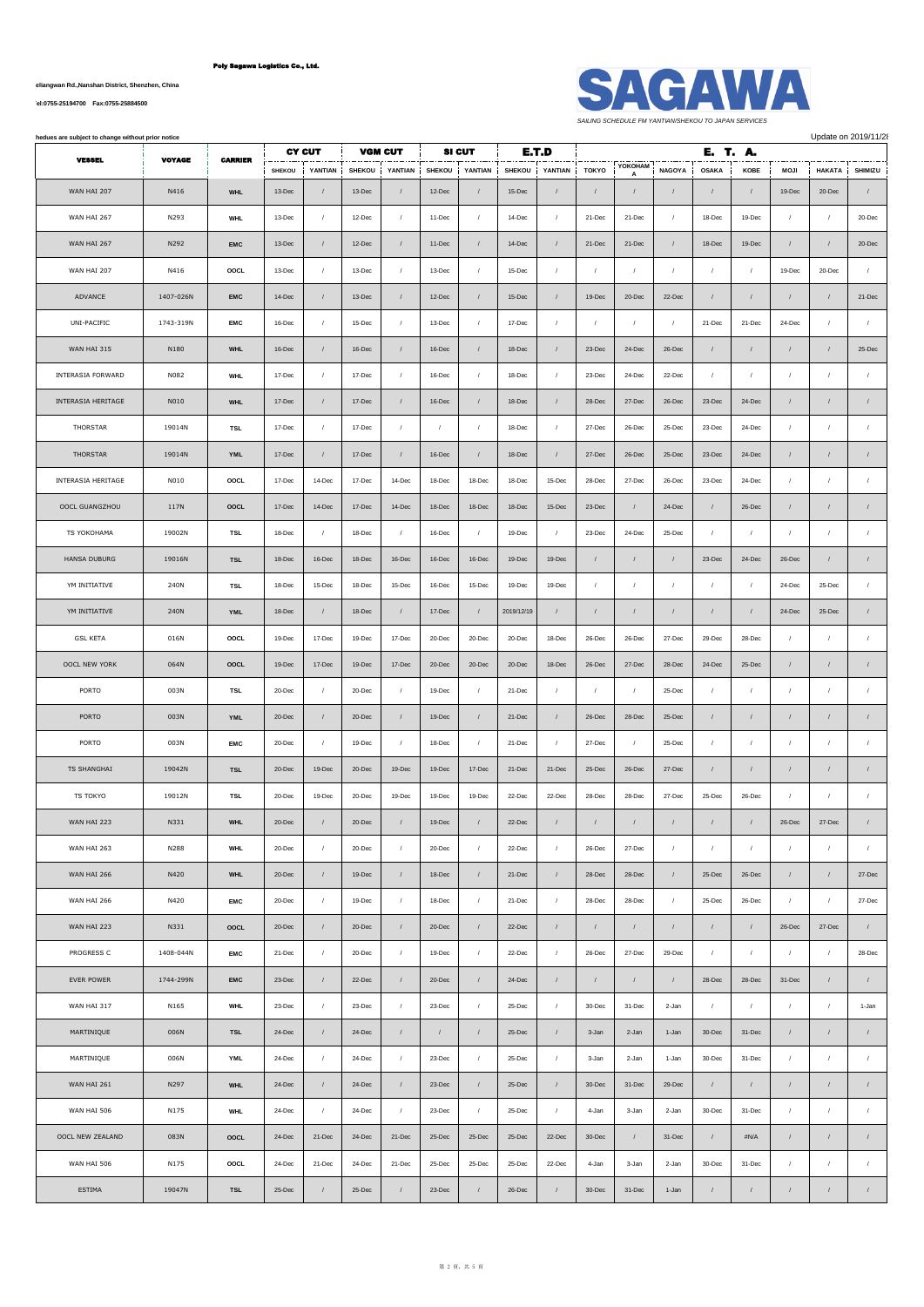**No.1007, Yueliangwan Rd.,Nanshan District, Shenzhen, China**

**[Tel:0755-25194700 Fax:0755-25884500](tel:0755-25194700    Fax:0755-25884500)**



| hedues are subject to change without prior notice | <b>CY CUT</b><br><b>VGM CUT</b> |                |               |                  |               | <b>SI CUT</b><br>E.T.D |               |            |        | E. T. A.       |                |                |               |                |            | Update on 2019/11/2 |                  |                  |
|---------------------------------------------------|---------------------------------|----------------|---------------|------------------|---------------|------------------------|---------------|------------|--------|----------------|----------------|----------------|---------------|----------------|------------|---------------------|------------------|------------------|
| <b>VESSEL</b>                                     | <b>VOYAGE</b>                   | <b>CARRIER</b> | <b>SHEKOU</b> | YANTIAN          | <b>SHEKOU</b> | YANTIAN                | <b>SHEKOU</b> | YANTIAN    | SHEKOU | YANTIAN        | <b>TOKYO</b>   | YOKOHAM        | <b>NAGOYA</b> | <b>OSAKA</b>   | KOBE       | <b>MOJI</b>         | HAKATA           | SHIMIZU          |
| HANSA FRESENBURG                                  | 19023N                          | TSL            | 25-Dec        | 23-Dec           | 25-Dec        | 23-Dec                 | 23-Dec        | 23-Dec     | 26-Dec | 26-Dec         | $\prime$       | A<br>$\cal I$  | $\prime$      | 30-Dec         | 31-Dec     | 2-Jan               | 1                | $\prime$         |
| MILLENNIUM BRIGHT                                 | 19012N                          | <b>TSL</b>     | 25-Dec        | 22-Dec           | 25-Dec        | 22-Dec                 | 23-Dec        | 22-Dec     | 26-Dec | 26-Dec         | $\sqrt{ }$     | $\cal I$       |               | $\sqrt{ }$     | $\sqrt{ }$ | 31-Dec              | 1-Jan            | $\sqrt{ }$       |
| SINAR SUBANG                                      | 19016N                          | <b>YML</b>     | 25-Dec        | $\prime$         | 25-Dec        | $\sqrt{ }$             | 24-Dec        | $\prime$   | 26-Dec | $\prime$       | $\sqrt{ }$     | $\sqrt{ }$     | $\prime$      | $\prime$       | $\prime$   | 31-Dec              | 1-Jan            | $\sqrt{2}$       |
| OOCL ZHOUSHAN                                     | 212N                            | OOCL           | $26 - Dec$    | 24-Dec           | 26-Dec        | 24-Dec                 | 27-Dec        | 27-Dec     | 27-Dec | 25-Dec         | 2-Jan          | 3-Jan          | $\sqrt{ }$    | 31-Dec         | 1-Jan      | $\prime$            | $\prime$         | $\sqrt{2}$       |
| CAPT.THANASIS                                     | 006N                            | TSL            | 27-Dec        | $\prime$         | 27-Dec        | $\sqrt{ }$             | 26-Dec        | $\prime$   | 28-Dec | $\cal I$       | $\prime$       | $\cal I$       | 1-Jan         | $\sqrt{ }$     | $\sqrt{ }$ | $\sqrt{ }$          | $\prime$         | $\cal I$         |
| CAPT.THANASIS                                     | 006N                            | <b>YML</b>     | 27-Dec        | $\prime$         | 27-Dec        | $\sqrt{ }$             | 26-Dec        | $\sqrt{ }$ | 28-Dec | $\prime$       | 2-Jan          | 4-Jan          | 1-Jan         | $\prime$       | $\prime$   | $\prime$            | $\prime$         | $\sqrt{ }$       |
| CAPT.THANASIS                                     | 006N                            | EMC            | 27-Dec        | $\prime$         | 26-Dec        | $\sqrt{ }$             | 25-Dec        | $\sqrt{ }$ | 28-Dec | $\sqrt{ }$     | 2-Jan          | $\sqrt{ }$     | 1-Jan         | $\sqrt{ }$     | $\prime$   | $\prime$            | $\prime$         | $\prime$         |
| EVER PRIDE                                        | N277                            | <b>WHL</b>     | 27-Dec        | $\sqrt{2}$       | 26-Dec        | $\prime$               | 25-Dec        | $\sqrt{ }$ | 28-Dec | $\sqrt{ }$     | 4-Jan          | 4-Jan          | $\cal I$      | 1-Jan          | 2-Jan      | $\prime$            | $\prime$         | 3-Jan            |
| EVER PRIDE                                        | N277                            | EMC            | 27-Dec        | $\prime$         | 26-Dec        | $\sqrt{ }$             | 25-Dec        | $\sqrt{ }$ | 28-Dec | $\cal I$       | 4-Jan          | 4-Jan          | $\prime$      | 1-Jan          | 2-Jan      | $\sqrt{2}$          | $\prime$         | 3-Jan            |
| INTERASIA ADVANCE                                 | N224                            | <b>WHL</b>     | 27-Dec        | $\prime$         | 27-Dec        | $\prime$               | 27-Dec        | $\prime$   | 29-Dec | $\prime$       | 2-Jan          | 3-Jan          | $\prime$      | $\prime$       | $\prime$   | $\prime$            | $\prime$         | $\prime$         |
| LANTAU BEE                                        | 19018N                          | TSL            | 27-Dec        | 26-Dec           | 27-Dec        | 26-Dec                 | 26-Dec        | 24-Dec     | 28-Dec | 28-Dec         | 1-Jan          | 2-Jan          | 3-Jan         | $\sqrt{2}$     | $\sqrt{ }$ | $\sqrt{ }$          | $\prime$         | $\sqrt{ }$       |
| TS OSAKA                                          | 19013N                          | <b>TSL</b>     | 27-Dec        | 26-Dec           | 27-Dec        | 26-Dec                 | 26-Dec        | 26-Dec     | 29-Dec | 29-Dec         | 4-Jan          | 4-Jan          | 3-Jan         | 1-Jan          | 2-Jan      | $\prime$            | $\prime$         | $\sqrt{ }$       |
| WAN HAI 222                                       | N330                            | <b>WHL</b>     | 27-Dec        | $\prime$         | 27-Dec        | $\sqrt{ }$             | 26-Dec        | $\sqrt{ }$ | 29-Dec | $\overline{1}$ | $\overline{1}$ | $\overline{1}$ | $\prime$      | $\overline{1}$ | $\sqrt{ }$ | 2-Jan               | 3-Jan            | $\sqrt{ }$       |
| WAN HAI 222                                       | N330                            | OOCL           | 27-Dec        | $\prime$         | 27-Dec        | $\prime$               | 27-Dec        | $\sqrt{ }$ | 29-Dec | $\sqrt{ }$     | $\sqrt{ }$     | $\cal I$       | $\prime$      | $\sqrt{2}$     | $\prime$   | 2-Jan               | 3-Jan            | $\sqrt{2}$       |
| SPRINTER                                          | 1409-035N                       | EMC            | 28-Dec        | $\prime$         | 27-Dec        | $\sqrt{ }$             | 26-Dec        | $\prime$   | 29-Dec | $\sqrt{ }$     | 2-Jan          | 3-Jan          | 5-Jan         | $\sqrt{2}$     | $\prime$   | $\sqrt{ }$          | $\prime$         | 4-Jan            |
| UNI-PACIFIC                                       | 1745-320N                       | <b>EMC</b>     | $30 - Dec$    | $\sqrt{2}$       | 29-Dec        | $\sqrt{ }$             | 27-Dec        | $\sqrt{ }$ | 31-Dec | $\prime$       | $\sqrt{2}$     | $\cal I$       | $\sqrt{ }$    | 4-Jan          | 4-Jan      | 7-Jan               | $\prime$         | $\prime$         |
| WAN HAI 316                                       | N173                            | <b>WHL</b>     | 30-Dec        | $\prime$         | 30-Dec        | $\sqrt{ }$             | 30-Dec        | $\prime$   | 1-Jan  | $\prime$       | 6-Jan          | 7-Jan          | 9-Jan         | $\prime$       | $\prime$   | $\prime$            | $\prime$         | 8-Jan            |
| CALANDRA                                          | 119N                            | <b>TSL</b>     | $31 - Dec$    | $\prime$         | 31-Dec        | $\sqrt{ }$             |               | $\sqrt{2}$ | 1-Jan  | $\prime$       | 10-Jan         | 9-Jan          | 8-Jan         | 6-Jan          | 7-Jan      | $\prime$            | $\prime$         |                  |
| CALANDRA                                          | 119N                            | <b>YML</b>     | 31-Dec        | $\prime$         | 31-Dec        | $\sqrt{ }$             | 30-Dec        | $\sqrt{ }$ | 1-Jan  | $\prime$       | 10-Jan         | 9-Jan          | 8-Jan         | 6-Jan          | 7-Jan      | $\sqrt{2}$          | $\cal I$         | $\sqrt{ }$       |
| OOCL DALIAN                                       | N642                            | <b>WHL</b>     | 31-Dec        | $\sqrt{ }$       | 31-Dec        | $\prime$               | 30-Dec        | $\prime$   | 1-Jan  | $\sqrt{ }$     | 11-Jan         | 10-Jan         | 9-Jan         | 6-Jan          | 7-Jan      | $\sqrt{2}$          | $\cal I$         | $\sqrt{ }$       |
| WAN HAI 262                                       | N361                            | <b>WHL</b>     | 31-Dec        | $\prime$         | 31-Dec        | $\sqrt{ }$             | 30-Dec        | 1          | 1-Jan  | $\sqrt{ }$     | 6-Jan          | 7-Jan          | 5-Jan         | $\prime$       | $\prime$   | $\prime$            | $\prime$         | $\prime$         |
| OOCL DALIAN                                       | 642N                            | OOCL           | 31-Dec        | 28-Dec           | 31-Dec        | 28-Dec                 | 31-Dec        | 31-Dec     | 1-Jan  | 29-Dec         | 11-Jan         | 10-Jan         | 9-Jan         | 6-Jan          | 7-Jan      | $\prime$            | $\prime$         | $\prime$         |
| OOCL JAKARTA                                      | 115N                            | OOCL           | 31-Dec        | 28-Dec           | 31-Dec        | 28-Dec                 | 31-Dec        | 31-Dec     | 1-Jan  | 29-Dec         | 6-Jan          | $\cal I$       | 7-Jan         | $\prime$       | 9-Jan      | $\sqrt{ }$          | $\cal I$         | $\sqrt{2}$       |
| LANTAU BRIDGE                                     | 19004N                          | <b>TSL</b>     | 1-Jan         |                  | 1-Jan         | $\prime$               | 31-Dec        | $\prime$   | 2-Jan  |                | 6-Jan          | 7-Jan          | 8-Jan         |                |            | $\prime$            | $\prime$         |                  |
| WILLIAM                                           | 0TV4ON                          | <b>TSL</b>     | 1-Jan         | 30-Dec           | 1-Jan         | 30-Dec                 | 30-Dec        | 30-Dec     | 2-Jan  | 2-Jan          |                | 1              |               | 6-Jan          | 7-Jan      | 9-Jan               |                  |                  |
| YM INITIATIVE                                     | 241N                            | <b>TSL</b>     | 1-Jan         | $29 - Dec$       | 1-Jan         | 29-Dec                 | 30-Dec        | $29$ -Dec  | 2-Jan  | 2-Jan          | $\sqrt{2}$     | $\cal I$       | $\sqrt{ }$    | $\sqrt{2}$     | $\sqrt{ }$ | 7-Jan               | 8-Jan            | $\sqrt{2}$       |
| YM INITIATIVE                                     | 241N                            | YML            | 1-Jan         | $\prime$         | 1-Jan         | $\sqrt{ }$             | 31-Dec        | $\sqrt{ }$ | 2-Jan  | $\prime$       | $\sqrt{2}$     | $\sqrt{ }$     | $\prime$      | $\sqrt{ }$     | $\prime$   | 7-Jan               | 8-Jan            | $\sqrt{2}$       |
| OOCL CHARLESTON                                   | 176N                            | OOCL           | 2-Jan         | 31-Dec           | 2-Jan         | 31-Dec                 | 3-Jan         | 3-Jan      | 3-Jan  | 1-Jan          | 9-Jan          | 10-Jan         | 11-Jan        | 7-Jan          | 8-Jan      | $\prime$            | $\sqrt{ }$       | $\sqrt{2}$       |
| ST BLUE                                           | 056N                            | OOCL           | 2-Jan         | 31-Dec           | 2-Jan         | 31-Dec                 | 3-Jan         | 3-Jan      | 3-Jan  | 1-Jan          | 9-Jan          | 9-Jan          | 10-Jan        | 12-Jan         | 11-Jan     | $\sqrt{ }$          | $\cal I$         | $\sqrt{2}$       |
| PORTO                                             | 004N                            | <b>TSL</b>     | 3-Jan         | $\sqrt{2}$       | 3-Jan         | $\sqrt{ }$             | 2-Jan         | $\sqrt{ }$ | 4-Jan  | $\sqrt{ }$     | $\sqrt{ }$     | $\cal I$       | 8-Jan         | $\sqrt{2}$     | $\sqrt{ }$ | $\sqrt{2}$          | $\prime$         | $\sqrt{2}$       |
| PORTO                                             | 004N                            | <b>YML</b>     | 3-Jan         | $\prime$         | 3-Jan         | $\prime$               | 2-Jan         | $\sqrt{ }$ | 4-Jan  | $\sqrt{ }$     | 9-Jan          | 11-Jan         | 8-Jan         | $\prime$       | $\prime$   | $\prime$            | $\boldsymbol{l}$ | $\sqrt{2}$       |
| SUNRISE DRAGON                                    | N031                            | <b>WHL</b>     | 3-Jan         | $\prime$         | $3$ -Dec      | $\sqrt{ }$             | $3$ -Dec      | $\sqrt{ }$ | 5-Jan  | $\sqrt{ }$     | 9-Jan          | 10-Jan         | $\prime$      | $\sqrt{2}$     | $\sqrt{ }$ | $\prime$            | $\prime$         | $\sqrt{2}$       |
| <b>TS BANGKOK</b>                                 | 19013N                          | TSL            | 3-Jan         | 2-Jan            | 3-Jan         | 2-Jan                  | 2-Jan         | 2-Jan      | 5-Jan  | 5-Jan          | 11-Jan         | 11-Jan         | 10-Jan        | 8-Jan          | 9-Jan      | $\sqrt{2}$          | $\prime$         | $\sqrt{2}$       |
| <b>ULTIMA</b>                                     | 19031N                          | <b>TSL</b>     | 3-Jan         | 2-Jan            | 3-Jan         | 2-Jan                  | 2-Jan         | 31-Dec     | 4-Jan  | 4-Jan          | 8-Jan          | 9-Jan          | 10-Jan        | $\prime$       | $\prime$   | $\prime$            | $\sqrt{ }$       | $\boldsymbol{I}$ |
| WAN HAI 207                                       | N417                            | <b>WHL</b>     | 3-Jan         | $\prime$         | 3-Jan         | $\sqrt{ }$             | 2-Jan         | $\prime$   | 5-Jan  | $\prime$       | $\sqrt{2}$     | $\cal I$       | $\sqrt{ }$    | $\prime$       | $\prime$   | 9-Jan               | 10-Jan           | $\prime$         |
| WAN HAI 207                                       | N417                            | OOCL           | 3-Jan         | $\sqrt{2}$       | 3-Jan         | $\prime$               | 3-Jan         | $\sqrt{ }$ | 5-Jan  | $\sqrt{ }$     | $\sqrt{2}$     | $\sqrt{2}$     | $\cal I$      | $\sqrt{2}$     | $\sqrt{ }$ | 9-Jan               | 10-Jan           | $\sqrt{2}$       |
| BRIGHT                                            | 1913N                           | TSL            | 7-Jan         | $\boldsymbol{I}$ | 7-Jan         | $\prime$               | $\sqrt{2}$    | $\prime$   | 8-Jan  | $\sqrt{ }$     | 17-Jan         | 16-Jan         | 15-Jan        | 13-Jan         | 14-Jan     | $\sqrt{2}$          | $\prime$         | $\prime$         |
| <b>BRIGHT</b>                                     | 1913N                           | <b>YML</b>     | 7-Jan         | $\prime$         | 7-Jan         | $\sqrt{ }$             | 6-Jan         | $\prime$   | 8-Jan  | $\prime$       | 17-Jan         | 16-Jan         | 15-Jan        | 13-Jan         | 14-Jan     | $\prime$            | $\prime$         | $\prime$         |
| OOCL AUSTRALIA                                    | 191N                            | OOCL           | 7-Jan         | 4-Jan            | 7-Jan         | 4-Jan                  | 8-Jan         | 8-Jan      | 8-Jan  | 5-Jan          | 13-Jan         | $\cal I$       | 14-Jan        | $\prime$       | 16-Jan     | $\prime$            | $\cal I$         | $\boldsymbol{I}$ |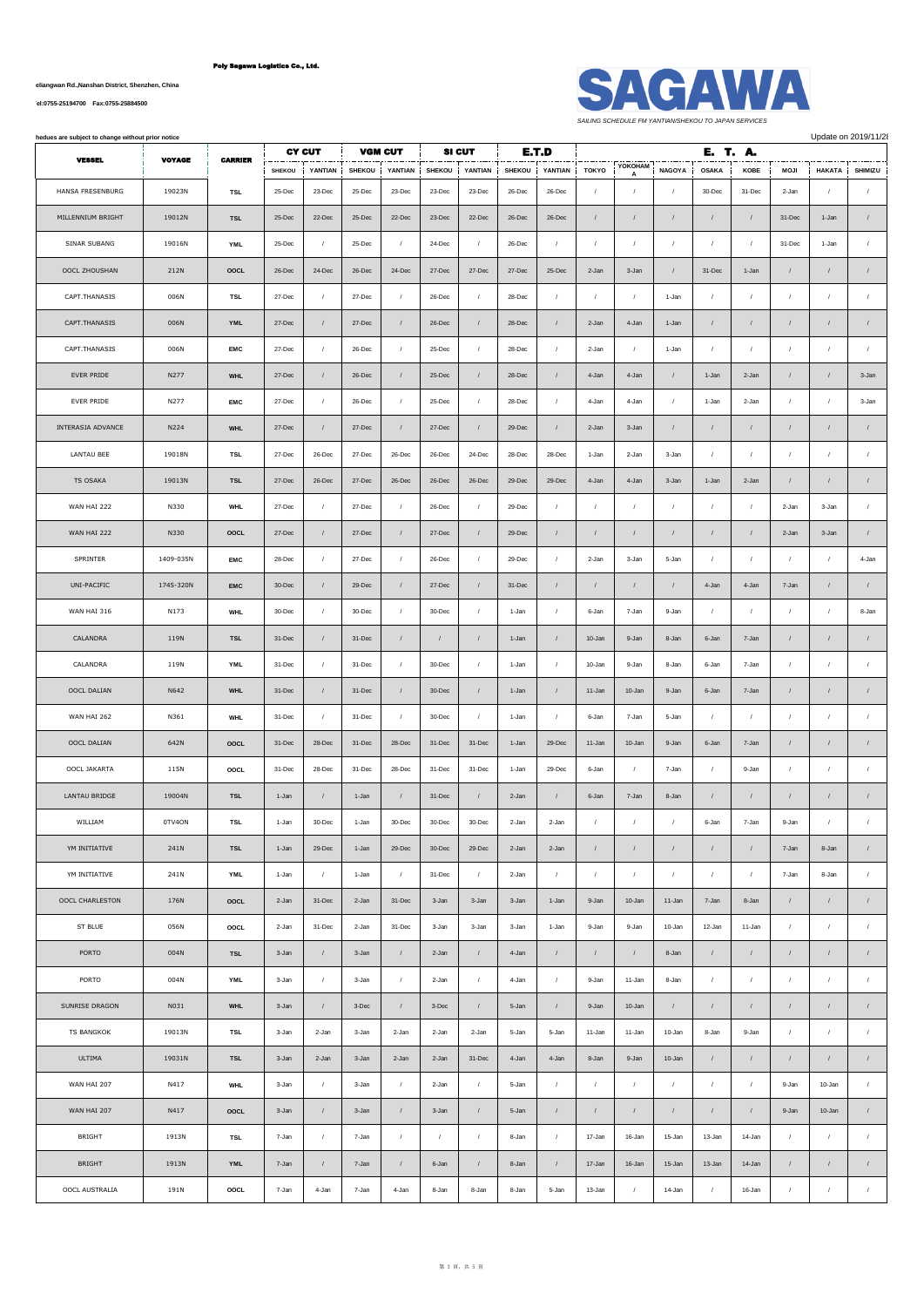**No.1007, Yueliangwan Rd.,Nanshan District, Shenzhen, China**

**[Tel:0755-25194700 Fax:0755-25884500](tel:0755-25194700    Fax:0755-25884500)**



**All belows are subject to change without prior notice** Update on 2019/11/28

| <b>VESSEL</b>       | <b>VOYAGE</b> | <b>CARRIER</b> |               | <b>CY CUT</b>  |               | <b>VGM CUT</b> |               | <b>SI CUT</b> |               | E.T.D      |                |              |                  | E. T. A.       |            |                  |               |            |
|---------------------|---------------|----------------|---------------|----------------|---------------|----------------|---------------|---------------|---------------|------------|----------------|--------------|------------------|----------------|------------|------------------|---------------|------------|
|                     |               |                | <b>SHEKOU</b> | YANTIAN        | <b>SHEKOU</b> | YANTIAN        | <b>SHEKOU</b> | YANTIAN       | <b>SHEKOU</b> | YANTIAN    | TOKYO          | YOKOHAM<br>A | <b>NAGOYA</b>    | <b>OSAKA</b>   | KOBE       | <b>MOJI</b>      | <b>HAKATA</b> | SHIMIZU    |
| WAN HAI 505         | N140          | OOCL           | 7-Jan         | 4-Jan          | 7-Jan         | 4-Jan          | 8-Jan         | 8-Jan         | 8-Jan         | 5-Jan      | 18-Jan         | 17-Jan       | 16-Jan           | 13-Jan         | 14-Jan     | $\sqrt{ }$       | $\prime$      | $\sqrt{2}$ |
| TS YOKOHAMA         | 19003N        | <b>TSL</b>     | 8-Jan         | $\prime$       | 8-Jan         | $\sqrt{ }$     | 6-Jan         | $\sqrt{2}$    | 9-Jan         | $\prime$   | 13-Jan         | 14-Jan       | 15-Jan           | $\cal I$       | $\prime$   | $\sqrt{ }$       | $\prime$      | $\sqrt{ }$ |
| <b>HANSA DUBURG</b> | 19017N        | <b>TSL</b>     | 8-Jan         | 6-Jan          | 8-Jan         | 6-Jan          | 6-Jan         | 6-Jan         | 9-Jan         | 9-Jan      | $\cal I$       | $\sqrt{ }$   | $\prime$         | 13-Jan         | 14-Jan     | 16-Jan           | $\prime$      | $\sqrt{2}$ |
| SINAR SUBANG        | 19017N        | <b>YML</b>     | 8-Jan         | $\prime$       | 8-Jan         | $\prime$       | 7-Jan         | $\sqrt{ }$    | 9-Jan         | $\prime$   | $\overline{1}$ | $\prime$     | $\sqrt{2}$       | $\sqrt{ }$     | $\prime$   | 14-Jan           | 15-Jan        | $\sqrt{2}$ |
| TS PUSAN            | 20001N        | <b>TSL</b>     | 8-Jan         | 5-Jan          | 8-Jan         | 5-Jan          | 6-Jan         | 5-Jan         | 9-Jan         | 9-Jan      | $\sqrt{2}$     | $\prime$     | $\sqrt{ }$       | $\sqrt{2}$     |            | 14-Jan           | 15-Jan        | $\sqrt{2}$ |
| CARDIFF TRADER      | 028N          | OOCL           | 9-Jan         | 7-Jan          | 9-Jan         | 7-Jan          | 10-Jan        | 10-Jan        | 10-Jan        | 8-Jan      | 16-Jan         | 16-Jan       | 17-Jan           | 19-Jan         | 18-Jan     | $\sqrt{ }$       | $\prime$      | $\sqrt{ }$ |
| OOCL NEW YORK       | 065N          | OOCL           | 9-Jan         | 7-Jan          | 9-Jan         | 7-Jan          | 10-Jan        | 10-Jan        | 10-Jan        | 8-Jan      | 16-Jan         | 17-Jan       | 18-Jan           | 14-Jan         | 15-Jan     | $\sqrt{ }$       | $\prime$      | $\sqrt{ }$ |
| CAPT.THANASIS       | 007N          | TSL            | 10-Jan        | $\prime$       | 10-Jan        | $\prime$       | 9-Jan         | $\sqrt{2}$    | 11-Jan        | $\sqrt{2}$ | $\sqrt{ }$     | $\sqrt{ }$   | 15-Jan           | $\overline{1}$ | $\prime$   | $\sqrt{ }$       | $\prime$      | $\sqrt{2}$ |
| CAPT.THANASIS       | 007N          | <b>YML</b>     | 10-Jan        | $\prime$       | 10-Jan        | $\sqrt{ }$     | 9-Jan         | $\prime$      | 11-Jan        | $\prime$   | 16-Jan         | 18-Jan       | 15-Jan           | $\sqrt{2}$     |            | $\sqrt{ }$       | $\prime$      | $\prime$   |
| TS KAOHSIUNG        | 19013N        | <b>TSL</b>     | 10-Jan        | 9-Jan          | 10-Jan        | 9-Jan          | 9-Jan         | 9-Jan         | 12-Jan        | 12-Jan     | 18-Jan         | 18-Jan       | 17-Jan           | 15-Jan         | 16-Jan     | $\boldsymbol{I}$ |               | $\prime$   |
| <b>TS SHANGHAI</b>  | 19043N        | <b>TSL</b>     | 10-Jan        | 9-Jan          | 10-Jan        | 9-Jan          | 9-Jan         | 7-Jan         | 11-Jan        | 11-Jan     | 15-Jan         | 16-Jan       | 17-Jan           | $\sqrt{2}$     | $\prime$   | $\prime$         | $\prime$      | $\sqrt{2}$ |
| WAN HAI 223         | N332          | OOCL           | 10-Jan        | $\prime$       | 10-Jan        | $\prime$       | 10-Jan        | $\sqrt{ }$    | 12-Jan        | $\prime$   | $\sqrt{ }$     | $\prime$     | $\prime$         | $\prime$       |            | 16-Jan           | 17-Jan        | $\sqrt{ }$ |
| THORSTAR            | 19015N        | <b>TSL</b>     | 14-Jan        | $\prime$       | 14-Jan        | $\prime$       | $\prime$      | $\sqrt{2}$    | 15-Jan        | $\sqrt{2}$ | 24-Jan         | 23-Jan       | 22-Jan           | 20-Jan         | 21-Jan     | $\sqrt{ }$       | $\prime$      | $\prime$   |
| THORSTAR            | 19015N        | <b>YML</b>     | 14-Jan        | $\prime$       | 14-Jan        | $\sqrt{ }$     | 13-Jan        | $\sqrt{2}$    | 15-Jan        | $\sqrt{ }$ | 24-Jan         | 23-Jan       | 22-Jan           | 20-Jan         | 21-Jan     | $\boldsymbol{I}$ |               | $\sqrt{ }$ |
| INTERASIA HERITAGE  | N011          | OOCL           | 14-Jan        | 11-Jan         | 14-Jan        | 11-Jan         | 15-Jan        | 15-Jan        | 15-Jan        | 12-Jan     | 25-Jan         | 24-Jan       | 23-Jan           | 20-Jan         | 21-Jan     | $\sqrt{ }$       | $\prime$      | $\prime$   |
| OOCL GUANGZHOU      | 118N          | OOCL           | 14-Jan        | 11-Jan         | 14-Jan        | 11-Jan         | 15-Jan        | 15-Jan        | 15-Jan        | 12-Jan     | 20-Jan         | $\prime$     | 21-Jan           | $\sqrt{2}$     | 23-Jan     | $\prime$         | $\prime$      | $\prime$   |
| HANSA FRESENBURG    | 19024N        | <b>TSL</b>     | 15-Jan        | 13-Jan         | 15-Jan        | 13-Jan         | 13-Jan        | 13-Jan        | 16-Jan        | 16-Jan     | $\prime$       | $\prime$     | $\prime$         | 20-Jan         | 21-Jan     | 23-Jan           |               | $\sqrt{2}$ |
| YM INITIATIVE       | 242N          | TSL            | 15-Jan        | 12-Jan         | 15-Jan        | 12-Jan         | 13-Jan        | 12-Jan        | 16-Jan        | 16-Jan     | $\sqrt{ }$     | $\sqrt{ }$   | $\sqrt{2}$       | $\overline{1}$ | $\prime$   | 21-Jan           | 22-Jan        | $\sqrt{2}$ |
| <b>GSL KETA</b>     | 017N          | OOCL           | 16-Jan        | 14-Jan         | 16-Jan        | 14-Jan         | 17-Jan        | 17-Jan        | 17-Jan        | 15-Jan     | 23-Jan         | 23-Jan       | 24-Jan           | 26-Jan         | 25-Jan     | $\prime$         | $\prime$      | $\sqrt{2}$ |
| OOCL ZHOUSHAN       | 213N          | OOCL           | 16-Jan        | 14-Jan         | 16-Jan        | 14-Jan         | 17-Jan        | 17-Jan        | 17-Jan        | 15-Jan     | 23-Jan         | 24-Jan       | 25-Jan           | 21-Jan         | 22-Jan     | $\sqrt{ }$       | $\prime$      | $\sqrt{ }$ |
| <b>LANTAU BEE</b>   | 20001N        | <b>TSL</b>     | 17-Jan        | 16-Jan         | 17-Jan        | 16-Jan         | 16-Jan        | 14-Jan        | 18-Jan        | 18-Jan     | 22-Jan         | 23-Jan       | 24-Jan           | $\sqrt{2}$     | $\prime$   | $\sqrt{ }$       | $\prime$      | $\sqrt{ }$ |
| PORTO               | 005N          | <b>TSL</b>     | 17-Jan        | $\prime$       | 17-Jan        | $\prime$       | 16-Jan        | $\sqrt{ }$    | 18-Jan        | $\sqrt{ }$ | $\sqrt{ }$     | $\sqrt{ }$   | 22-Jan           | $\sqrt{ }$     | $\prime$   | $\prime$         | $\prime$      | $\sqrt{ }$ |
| PORTO               | 005N          | <b>YML</b>     | 17-Jan        | $\prime$       | 17-Jan        | $\prime$       | 16-Jan        | $\sqrt{ }$    | 18-Jan        | $\prime$   | 23-Jan         | 25-Jan       | 22-Jan           | $\sqrt{ }$     |            | $\sqrt{ }$       | $\prime$      | $\sqrt{2}$ |
| TS TOKYO            | 19013N        | TSL            | 17-Jan        | 16-Jan         | 17-Jan        | 16-Jan         | 16-Jan        | 16-Jan        | 19-Jan        | 19-Jan     | 25-Jan         | 25-Jan       | 24-Jan           | 22-Jan         | 23-Jan     | $\prime$         |               | $\prime$   |
| WAN HAI 222         | N331          | OOCL           | 17-Jan        | $\prime$       | 17-Jan        | $\prime$       | 17-Jan        | $\sqrt{2}$    | 19-Jan        | $\sqrt{ }$ | $\sqrt{ }$     | $\sqrt{ }$   | $\boldsymbol{I}$ | $\cal I$       | $\prime$   | 23-Jan           | 24-Jan        | $\prime$   |
| MARTINIQUE          | 007N          | <b>TSL</b>     | 21-Jan        | $\prime$       | 21-Jan        | $\prime$       | $\prime$      | $\sqrt{2}$    | 22-Jan        | $\prime$   | 31-Jan         | 30-Jan       | 29-Jan           | 27-Jan         | 28-Jan     | $\prime$         | $\prime$      | $\prime$   |
| MARTINIQUE          | 007N          | <b>YML</b>     | 21-Jan        | $\prime$       | 21-Jan        | $\prime$       | 20-Jan        | $\sqrt{2}$    | 22-Jan        | $\sqrt{2}$ | 31-Jan         | 30-Jan       | 29-Jan           | 27-Jan         | 28-Jan     | $\prime$         | $\prime$      | $\cal I$   |
| ESTIMA              | 19048N        | <b>TSL</b>     | 22-Jan        | $\prime$       | 22-Jan        | $\sqrt{ }$     | 13-Jan        | $\sqrt{ }$    | 16-Jan        | $\sqrt{2}$ | 20-Jan         | 21-Jan       | 22-Jan           | $\cal I$       | $\sqrt{2}$ | $\sqrt{ }$       | $\prime$      | $\sqrt{ }$ |
| LANTAU BRIDGE       | 20001N        | <b>TSL</b>     | 22-Jan        | $\overline{1}$ | 22-Jan        | $\sqrt{ }$     | 2020/120      | $\sqrt{ }$    | 23-Jan        | $\sqrt{ }$ | 27-Jan         | 28-Jan       | 29-Jan           | $\overline{I}$ | $\prime$   | $\sqrt{2}$       | $\prime$      | $\cal I$   |
| TS PUSAN            | 20002N        | TSL            | 22-Jan        | 19-Jan         | 22-Jan        | 19-Jan         | 20-Jan        | 19-Jan        | 23-Jan        | 23-Jan     | $\prime$       | $\sqrt{ }$   | $\boldsymbol{I}$ | $\cal I$       | $\prime$   | 28-Jan           | 29-Jan        | $\sqrt{2}$ |
| WILLIAM             | 0TV4UN        | <b>TSL</b>     | 22-Jan        | 20-Jan         | 22-Jan        | 20-Jan         | 20-Jan        | 20-Jan        | 23-Jan        | 23-Jan     | $\sqrt{ }$     | $\sqrt{ }$   | $\prime$         | 27-Jan         | 28-Jan     | 30-Jan           | $\prime$      | $\sqrt{2}$ |
| CAPT.THANASIS       | 008N          | TSL            | 24-Jan        | $\prime$       | 24-Jan        | $\prime$       | 23-Jan        | $\sqrt{2}$    | 25-Jan        | $\prime$   | $\overline{1}$ | $\sqrt{ }$   | 29-Jan           | $\overline{1}$ | $\prime$   | $\prime$         | $\prime$      | $\prime$   |